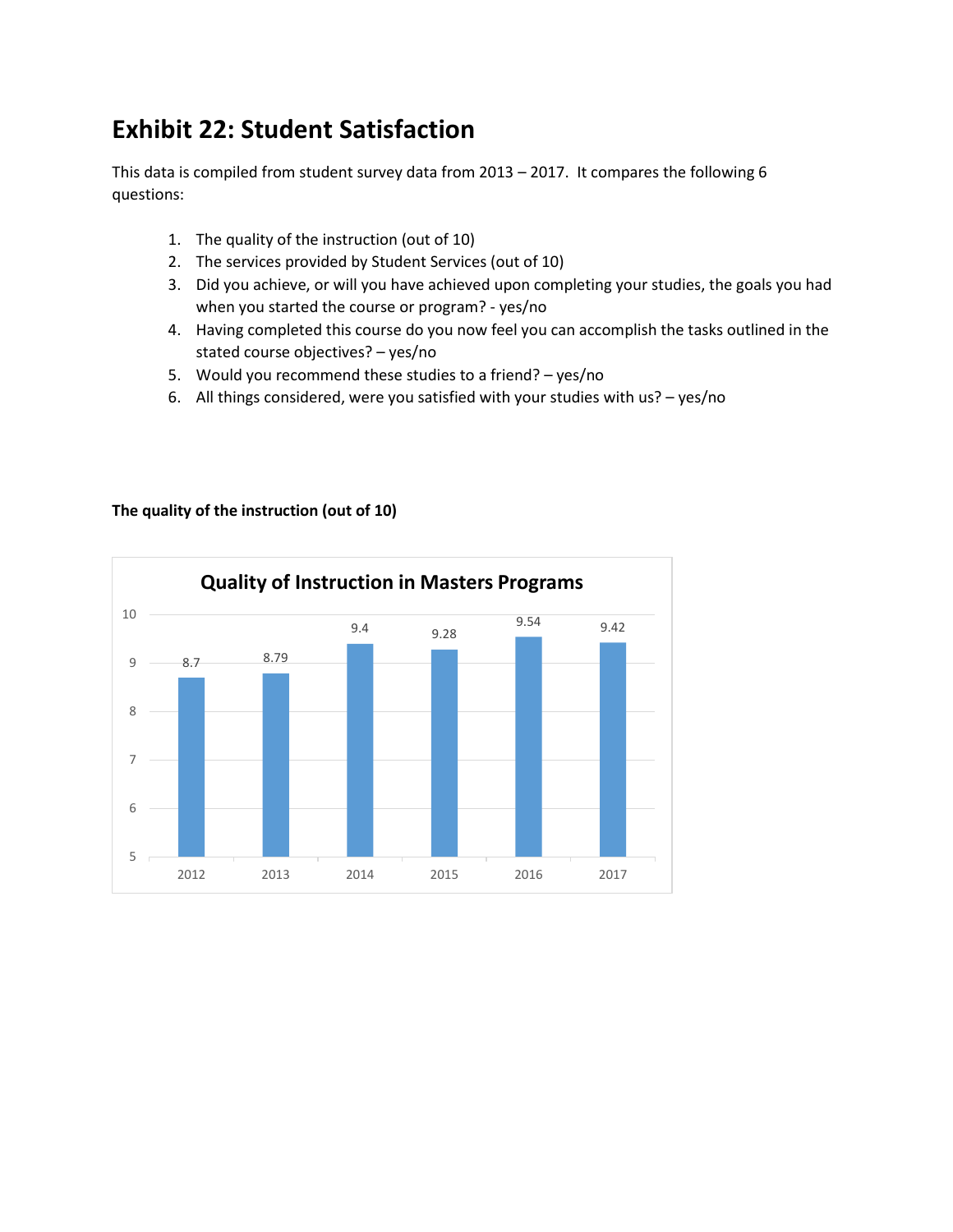

## **The services provided by Student Services (out of 10)**

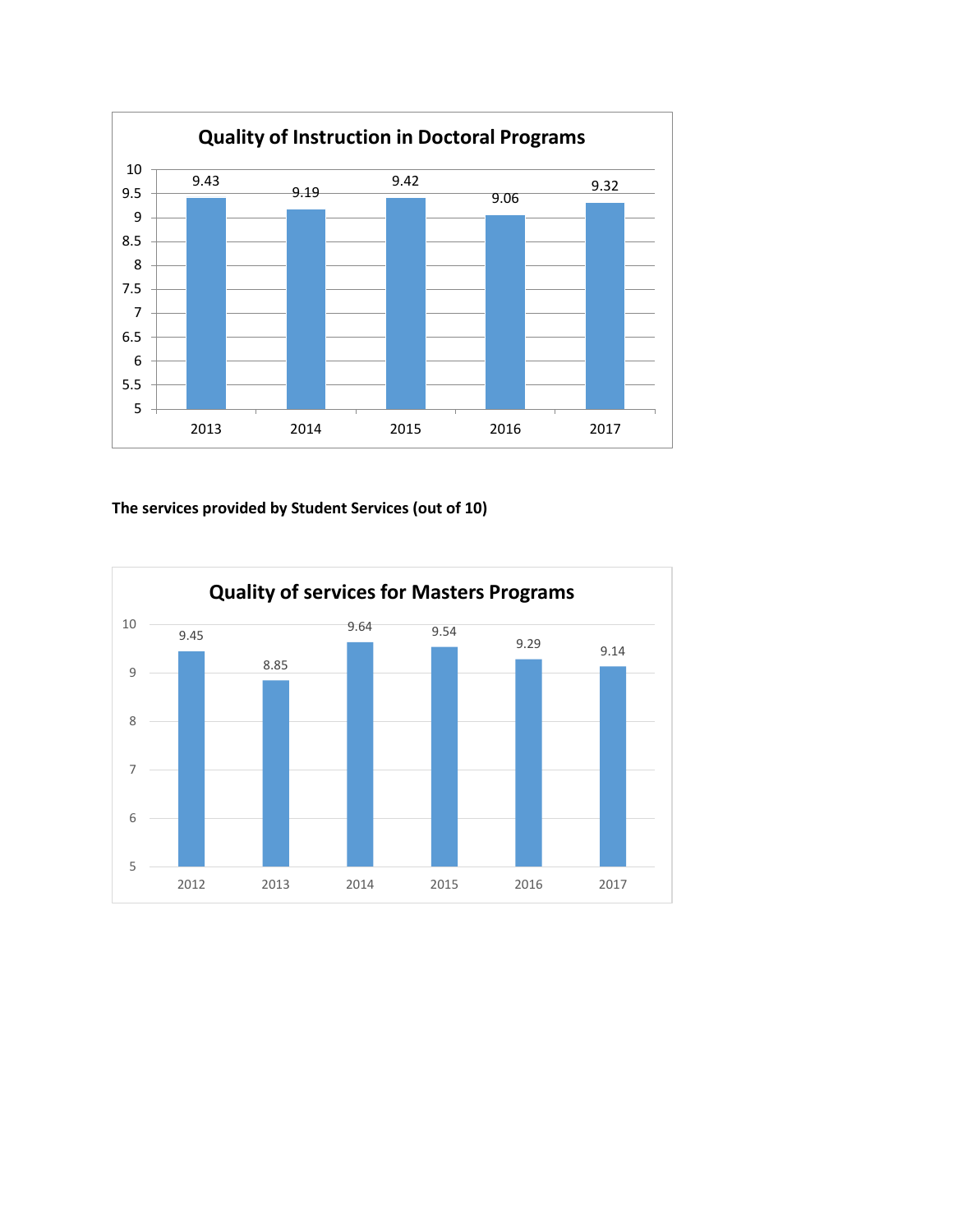

**Did you achieve, or will you have achieved upon completing your studies, the goals you had when you started the course or program? - yes/no**

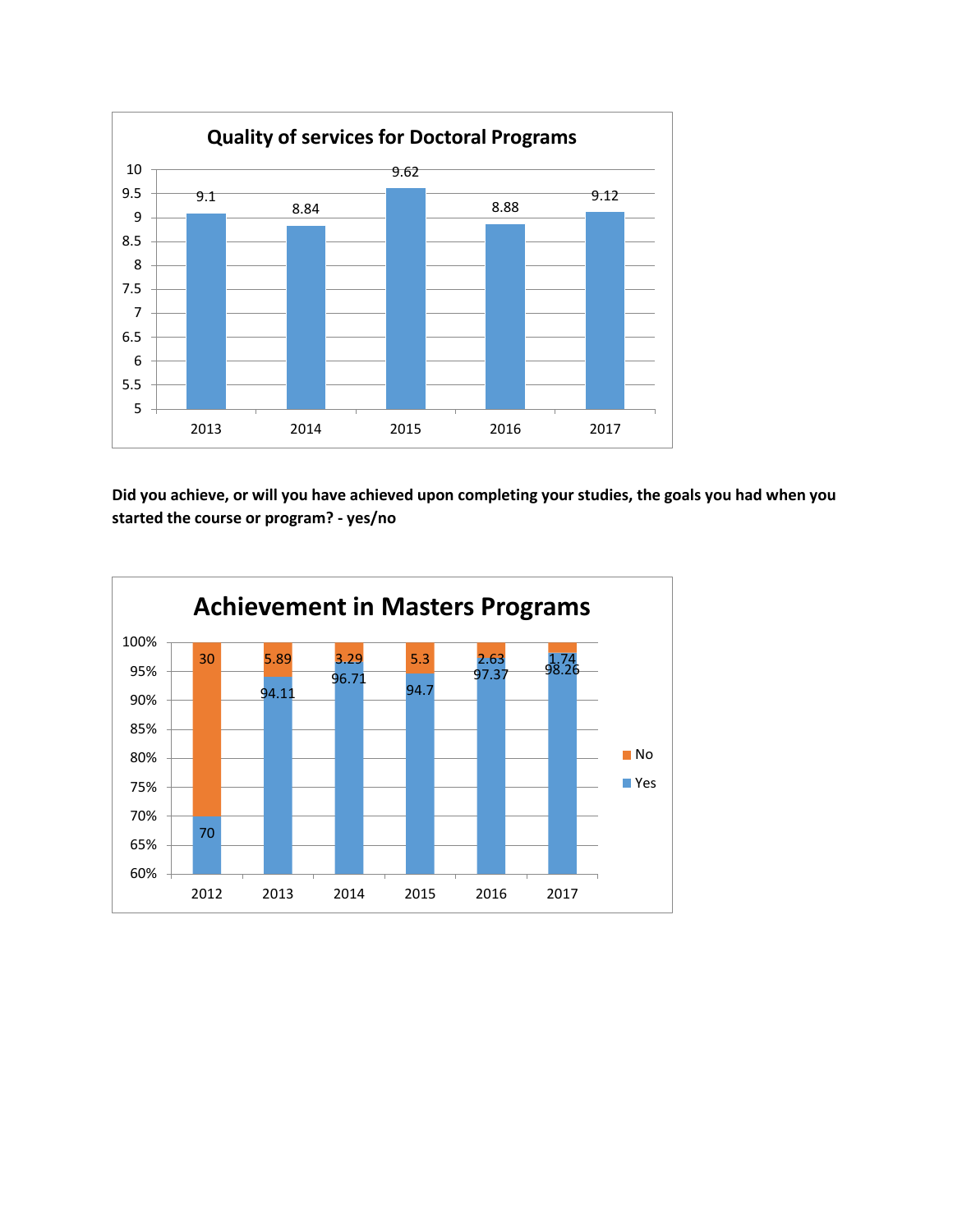

**Having completed this course do you now feel you can accomplish the tasks outlined in the stated course objectives? – yes/no**

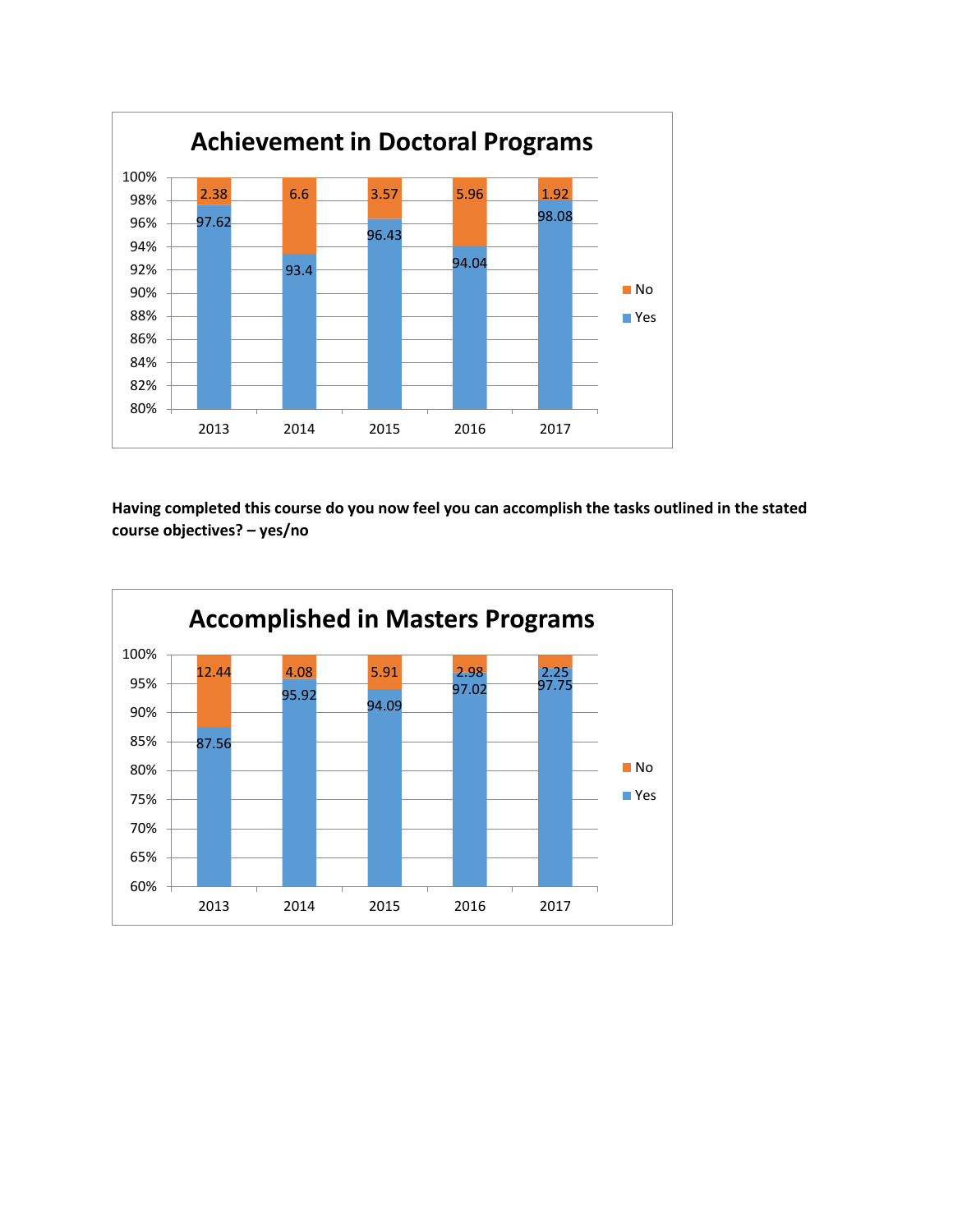

## **Would you recommend these studies to a friend? – yes/no**

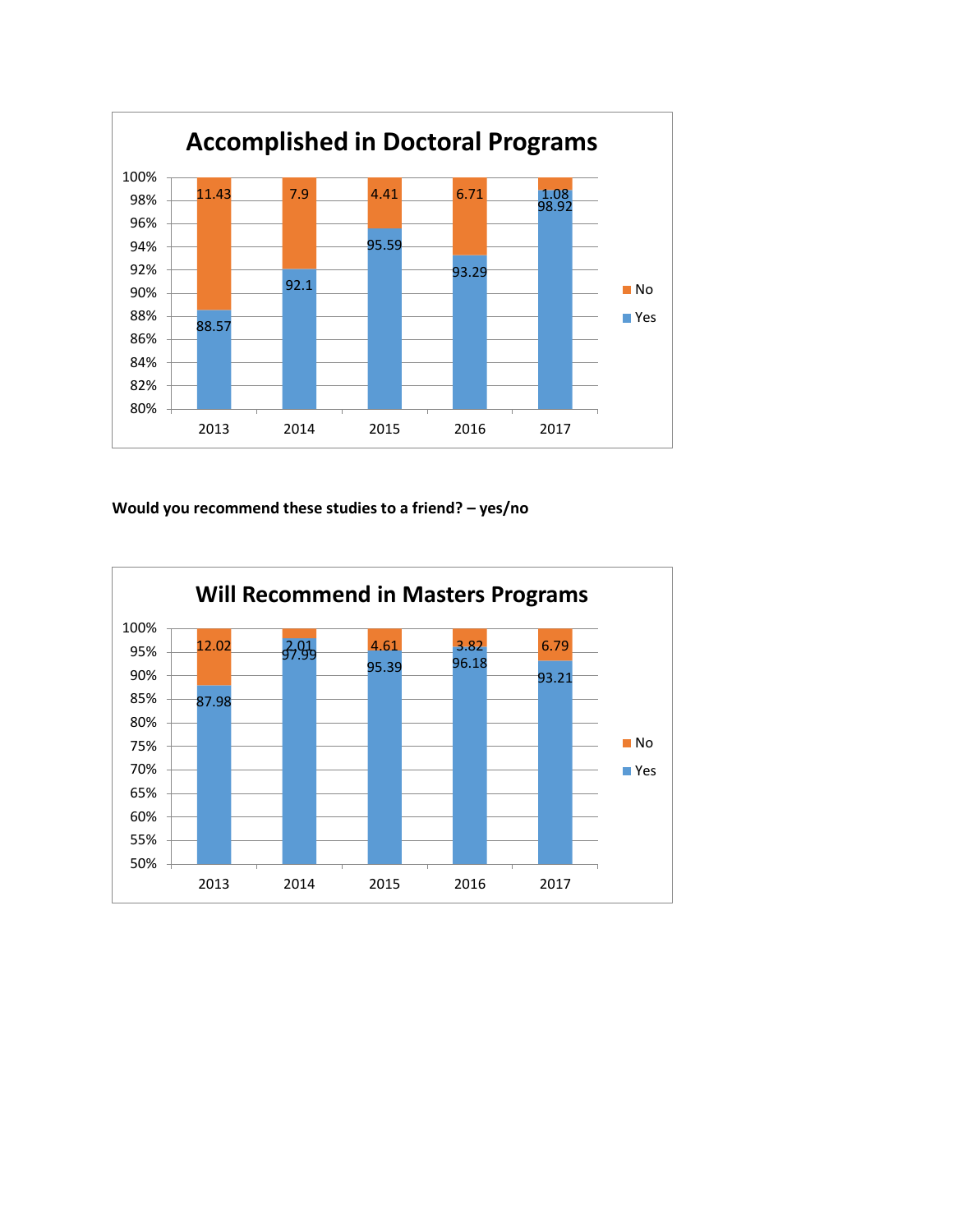

**All things considered, were you satisfied with your studies with us? – yes/no**